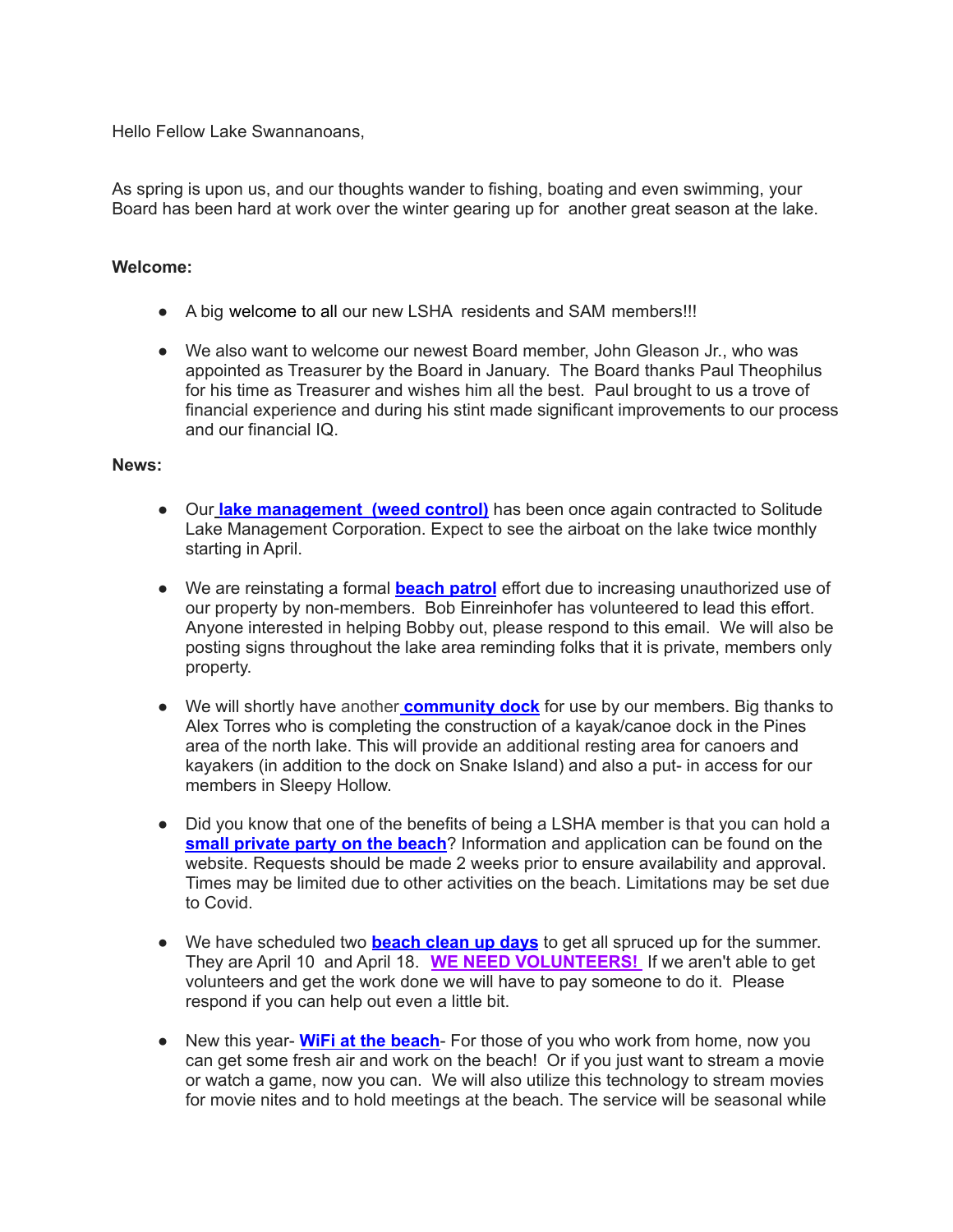the beach is open.

- We have been in discussions with numerous engineers, contractors, consultants and the state and we are moving toward signing a contract for the **South Dam valve repair.** We expect the repair to be done in the fall. More info at the general membership meeting
- All you fishing folks will be happy to hear that our Fishing Committee has been hard at work this winter creating a stocking plan. We plan to **stock the lake** within a month**.** A separate email will be sent with dates and details. Big shout out to the Fishing Committee (Jesse, Thad, Rolfe, Mike, Damien and Tom) for making this happen!
- We have many **activities** in planning thanks to our very energetic Activities Committee (Emily, Amanda, Janice, Nora, and Rita), These include: **Yoga/Zumba, the 2nd Annual Boat Regatta, Lake Tour (with our local historians), Fishing Derby, End of the Summer Party, Movie Nites, Game Nite, Holiday Party and Photo Contest.** Keep an eye out for more information.

## **Reminders:**

- **Final Dues** for full members are to be in by **April 30**. Beach badges will be given out only to members that have paid in full. After April 30, you must be paid in full to use the LSHA properties including the 10' strip fronting the lake at your property and to participate in any LSHA activities. Payment plans are available, but you must request one in writing to the Board (to this email) and a written agreement will be made. Please do not assume a payment plan is approved for this year if you have had one in previous years.
- **April 15** is the last day to apply for the **Lake Swannanoa Homeowners Scholarship**. See website for details
- **SAMs** must reapply every year and submit payment in full at that time. Please make sure you do so that you don't miss out on any sunny days at the beach.
- **Construction/Dock-** all construction or tree removal on the 10' strip must be approved by the Board. The full policy and application may be found on the website.
- **Website member portal** All Board meeting minutes and financial documents are posted. The password is LSHAmember 20
- **General Membership Meeting** is **May 25**. We will discuss lake wildlife and ways you can protect the quality of our lake and provide updates on all lake activities and operations. There will be time for Q&A. Look for an invitation in May

## **Dates to Remember:**

**Beach clean up days - April 10 and 18 General Membership Meeting- May 25**